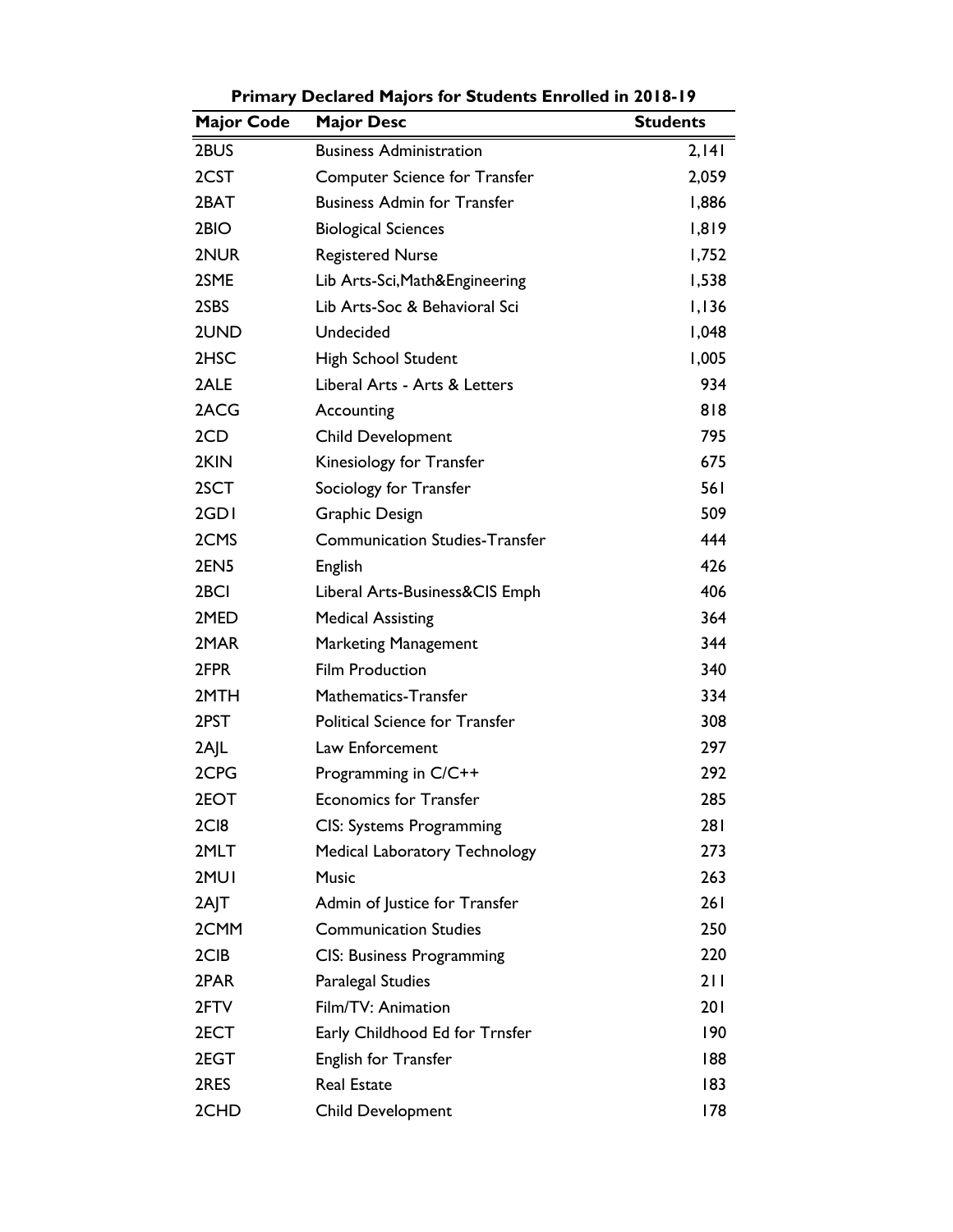| 2AT6             | Auto Tech: Mach & Engine Repair       | 173 |
|------------------|---------------------------------------|-----|
| 2MGM             | Management                            | 7   |
| 2HST             | <b>History for Transfer</b>           | 168 |
| 2CAD             | Computer Aided Dsgn-Mechanical        | 153 |
| $2$ $NA$         | Programming in JAVA                   | 150 |
| 2BUI             | <b>Business Administration</b>        | 144 |
| 2ERM             | Envir Resource Mgmt&Poll Prev         | 139 |
| 2AT4             | Auto Tech: Engine Performance         | 134 |
| 2PYN             | Programming in Python                 | 119 |
| 2MT              | Massage Therapy                       | 112 |
| 2CNR             | CNC Research & Develop Machin         | 110 |
| 2AR6             | Art: Painting Option                  | 107 |
| 2CD <sub>2</sub> | <b>Child Development</b>              | 102 |
| 2CII             | CIS: Network Programming              | 98  |
| 2LVN             | <b>LVN Transition To RN</b>           | 97  |
| 2CNC             | <b>CNC Machinist</b>                  | 95  |
| 2WST             | Wildlife Science Technician           | 94  |
| 2GLO             | <b>Global Studies</b>                 | 90  |
| 2PHB             | Phlebotomy Technician I               | 86  |
| 2PHT             | Photographic Arts                     | 86  |
| 2AOT             | Anthropology for Transfer             | 77  |
| 2 C              | <b>Intercultural Studies</b>          | 77  |
| 2ENS             | <b>Enterprise Security Profession</b> | 76  |
| 2AC3             | Accounting                            | 75  |
| 2CNM             | <b>CNC Machinist</b>                  | 75  |
| 2JRT             | Journalism for Transfer               | 73  |
| 2AR5             | Art: History Option                   | 72  |
| 2FL <sub>2</sub> | Film/TV: Production                   | 71  |
| 2 RL             | Journalism                            | 70  |
| 2FSB             | Facility&Sustainable Bldg Mgt         | 69  |
| 2SCR             | Film/TV: Screenwriting                | 69  |
| 2AT3             | Auto Tech: Chassis & Powertrain       | 60  |
| 2NWA             | Network Administration                | 59  |
| 2PRO             | Professional Photography              | 57  |
| 2AJC             | Corrections/Probation                 | 56  |
| 2WEB             | Web Development                       | 56  |
| 2CNP             | CNC Programming-CAD/CAM               | 53  |
| 2AR I            | Art: Ceramics Option                  | 48  |
| 2CD <sub>I</sub> | <b>Child Development</b>              | 48  |
| 2ATE             | Auto Techcn: Engine Perf, Adv         | 47  |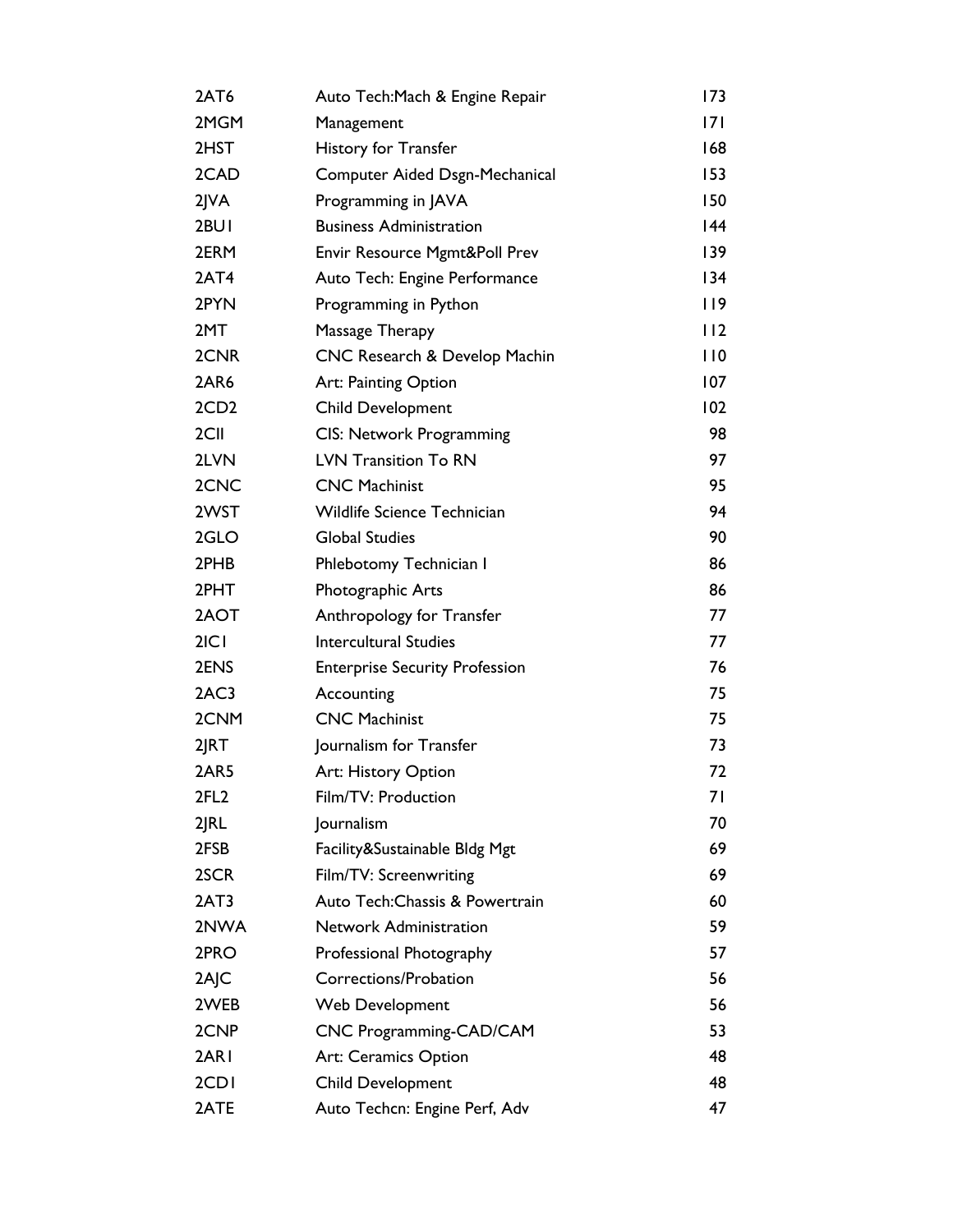| 2PMM             | <b>Product Model Making</b>          | 46                |
|------------------|--------------------------------------|-------------------|
| 2MLB             | Lab Assisting                        | 42                |
| 2PJM             | <b>Project Management Practition</b> | 39                |
| 2EMS             | Energy Manag & Buildng Science       | 38                |
| 2ECM             | Early Childhood Mental Health        | 36                |
| 2GD <sub>2</sub> | Graphic Design                       | 36                |
| 2INS             | Insurance and Coding                 | 36                |
| 2ACP             | Accounting: Emph In Practice         | 34                |
| 2MT <sub>2</sub> | Massage Therapy                      | 34                |
| 2SP9             | Speech Communication                 | 34                |
| 2ENT             | Entrepreneurship                     | 31                |
| 2ATJ             | Auto Techcn: Repair Technology       | 27                |
| 2MD <sub>I</sub> | Mandarin                             | 27                |
| 2PIO             | Personal Interest Only               | 27                |
| 2CNT             | <b>CIS:Network Programming</b>       | 26                |
| 2PEN             | Pro/Engineer                         | 25                |
| 2AR8             | Art: Sculpture Option                | 24                |
| 2ULX             | Unix/Linux Operating System          | 23                |
| 2CBP             | <b>CIS: Business Programming</b>     | 21                |
| 2HMN             | <b>Humanities</b>                    | 20                |
| 2MDR             | Mandarin                             | 20                |
| 2NW1             | Network Administration               | 20                |
| 2WOM             | <b>Women's Studies</b>               | 20                |
| 2ATH             | Auto Techcn: Powertrain Techn        | $ 9\rangle$       |
| 2CLB             | <b>Clinical Laboratory Assistant</b> | 9                 |
| 2ER <sub>I</sub> | Envi Resource Mgmt&Poll Prev         | 19                |
| 2ICU             | <b>Intercultural Studies</b>         | 18                |
| 2IDS             | Interactive Design                   | 18                |
| 2ME3             | <b>Medical Reception</b>             | 16                |
| 2ECP             | Environm Compli & Pollut Prev        | 14                |
| 2MSE             | <b>Medical Secretary</b>             | 14                |
| 2AME             | Auto Techncn: Machining&Eng Rpr      | 3                 |
| 2DDB             | Database Design for Dev Oracle       | 3                 |
| 2MTR             | <b>Medical Transcription</b>         | 3                 |
| 2API             | <b>Animation Production</b>          | $\overline{2}$    |
| 2CDE             | Early Interv/Spcl Educ Assist        | $\overline{2}$    |
| 2NBS             | <b>Network Basics</b>                | $12 \overline{ }$ |
| 2AAT             | Auto Techncn: Adv Auto Technigy      | П                 |
| 2ACT             | Accounting: Emph In Taxation         | П                 |
| 2ATP             | Auto Tech: Engine Performance        | П                 |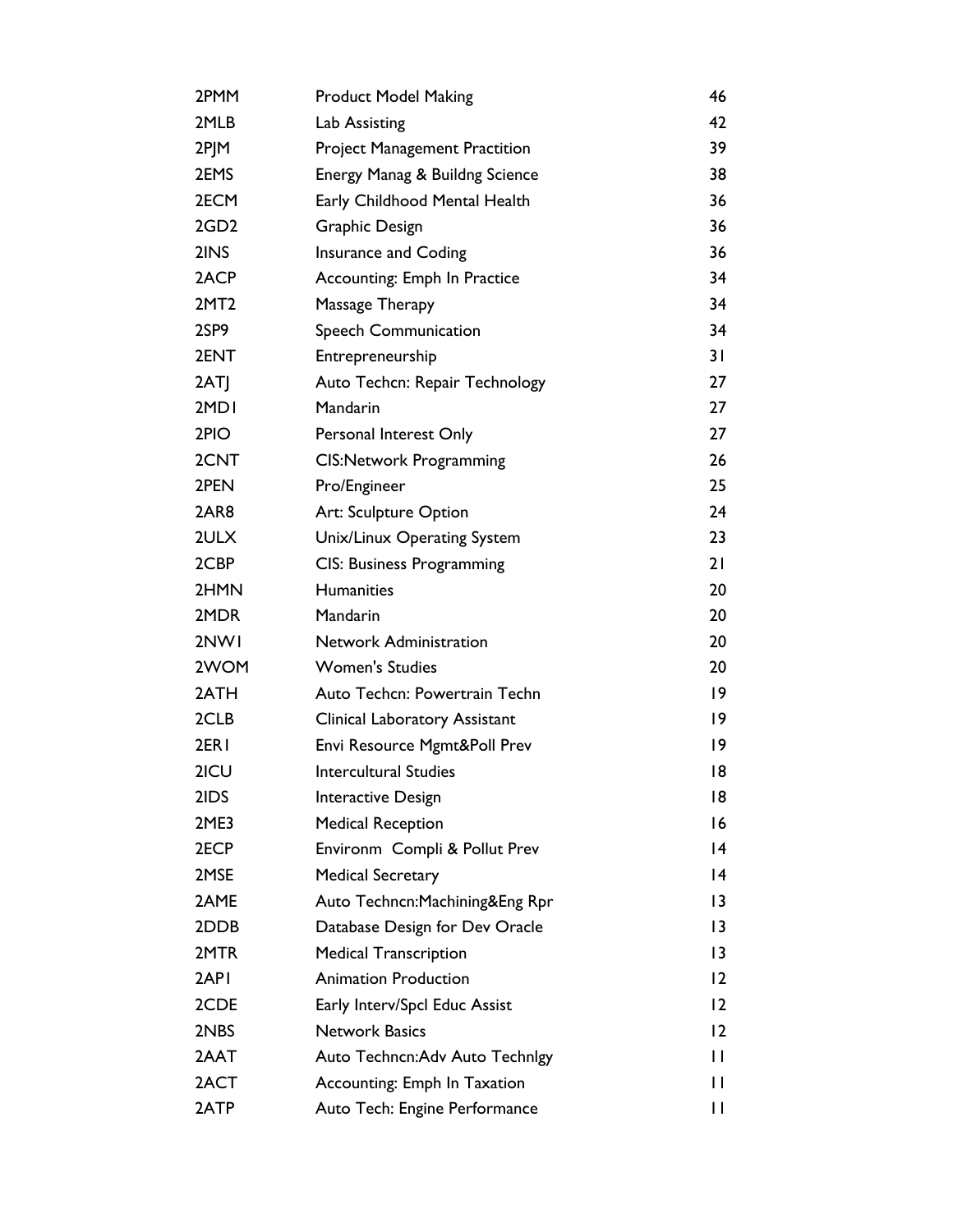| 2EM2             | Energy Manag & Buildng Science        | $\mathsf{I}$ |
|------------------|---------------------------------------|--------------|
| 2ESP             | <b>Enterprise Security Profession</b> | П            |
| 2NWR             | <b>Network Administration</b>         | П            |
| 2VIS             | Visual Basic Programming              | П            |
| 2ATO             | Auto Techncn: Adv Engine Perf         | 10           |
| 2BOC             | <b>Business Office Clerk</b>          | 10           |
| 2AJI             | <b>Private Security</b>               | 9            |
| 2ATA             | Auto Techcn Chassis Techn             | 9            |
| 2ATA             | Auto Techcn: Chassis Techn            | 9            |
| 2GST             | Auto: Gen. Service Technician         | 9            |
| 2LDR             | Leadership and Social Change          | 9            |
| 2MCR             | <b>Medical Records Clerk</b>          | 9            |
| 2SMG             | Auto Techncn: Smog Technician         | 9            |
| 2BSF             | <b>Business Software Applications</b> | 8            |
| 2DCA             | Drafting: Comp Aided Desgn            | 7            |
| 2CPI             | Auto Tech: Chassis & Powertrain       | 6            |
| 2EMB             | Energy Manag & Buildng Science        | 6            |
| 2MFC             | <b>Medical File Clerk</b>             | 6            |
| 2OSS             | Out of state students                 | 6            |
| 2WOR             | Solidworks                            | 6            |
| 2ABE             | Auto Techncn: Bsc Eng Perf Tech       | 5            |
| 2ARH             | <b>Art History</b>                    | 5            |
| 2FLT             | Film/TV Production: TV Emph           | 5            |
| 2NMU             | No Major: Undergraduate               | 5            |
| 2PER             | Programming Language: PERL            | 5            |
| 2C <sub>16</sub> | Comp Science                          | 4            |
| 2AAO             | Admin Assist/Office Technology        | 3            |
| 2ATB             | Auto Techcn: Machi Technology         | 3            |
| 2BSW             | <b>Business Software Applications</b> | 3            |
| 2FTC             | <b>Computer Animation</b>             | 3            |
| 2QCT             | <b>Quality Control Technician</b>     | 3            |
| 2TWR             | <b>Technical Writing</b>              | 3            |
| 2AJ              | Administration of Justice             | 2            |
| 2APT             | Auto Techncn: Powertrain Tech         | 2            |
| 2ATF             | Auto Techcn: Engine Perfor            | 2            |
| 2CPR             | Programming in C                      | 2            |
| 2GEN             | <b>General Studies</b>                | 2            |
| 2MER             | <b>Medical Records Clerk</b>          | 2            |
| 2MUS             | <b>Museum Studies</b>                 | 2            |
| 2PSY             | Liberal Arts - Psychology             | 2            |